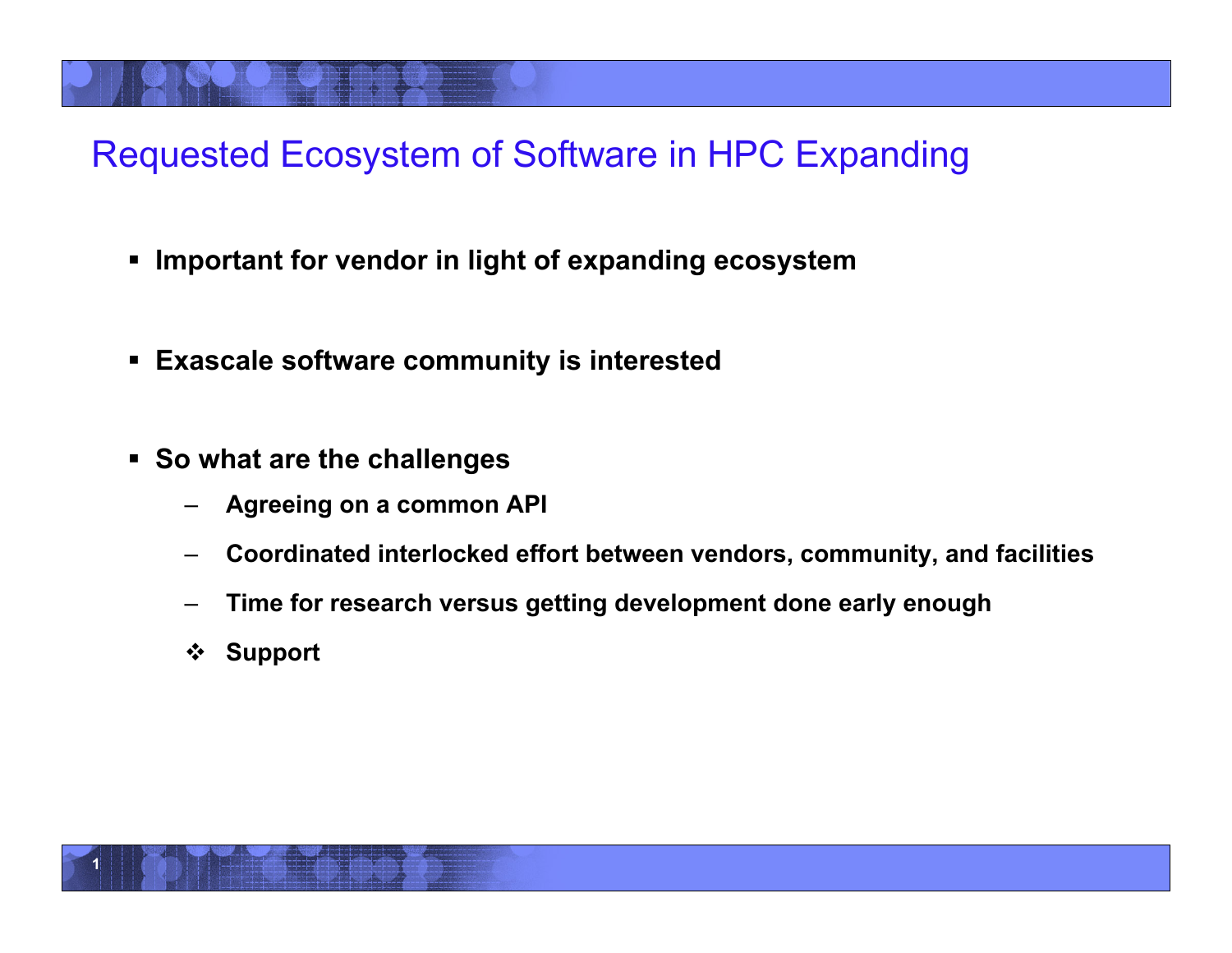#### Vendor Challenges Incorporating Community Code

- **Common fallacies: just provide common API** 
	- **Who defines common API**
	- **Concern is that vendor spends effort and community modifies**
	- **How to tradeoff of the need for stability against need for exploration**
- **Support is hardest nut to crack** 
	- **Option 1: Customer just say they take whatever** 
		- •**Write open source mailing list**
	- **Option 2: Vendor fully support**
	- **Neither viable what is middle ground**
	- **Is it possible to get concrete deliverables from IESP community for components?**
	- **Is it possible to get facilities to agree on taking "less" supported open source component?**
- **Coordinated interlocked effort between vendors, community, and facilities needed** 
	- **Caution, if IESP appears/claims providing all xstack then harder for vendor initiated efforts**
- **Fragmentation** 
	- **Must balance early investigation against significant investment**
- **IP, Open Source Model**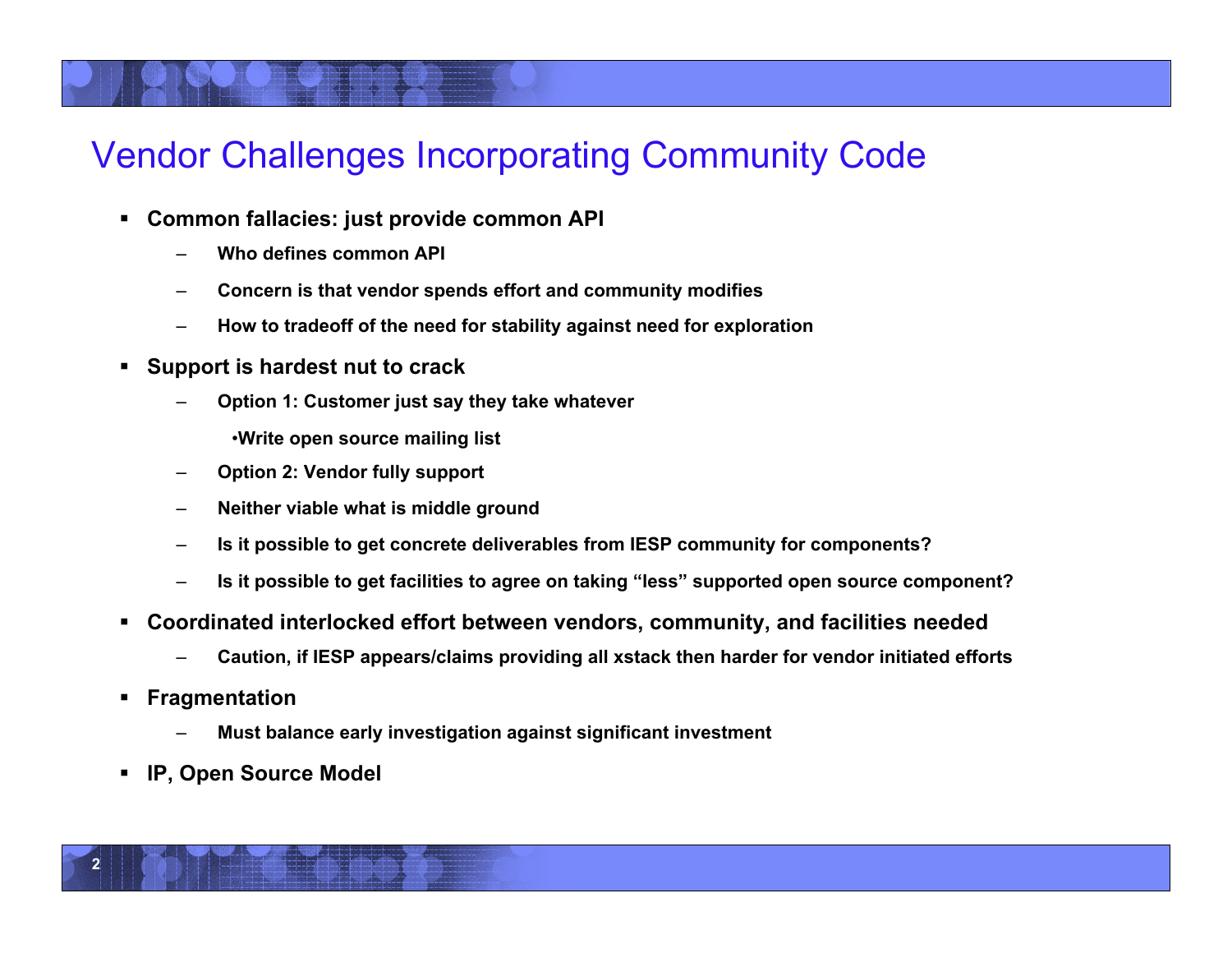| <b>Suggested Model for software</b>                     |                                                                      |  |  |  |  |  |
|---------------------------------------------------------|----------------------------------------------------------------------|--|--|--|--|--|
| <b>Hard quadrant for vendor</b>                         |                                                                      |  |  |  |  |  |
| <b>Community Developed</b><br><b>Provider Supported</b> | <b>Community Developed</b><br><b>Community Supported</b>             |  |  |  |  |  |
| <b>Provider Supplied</b><br><b>Provider Supported</b>   | <b>RFF</b><br><b>Provider Supplied</b><br><b>Community Supported</b> |  |  |  |  |  |
| <b>RFP and acceptance</b>                               |                                                                      |  |  |  |  |  |

\*developed implies who implemented \*supplied could be co-developed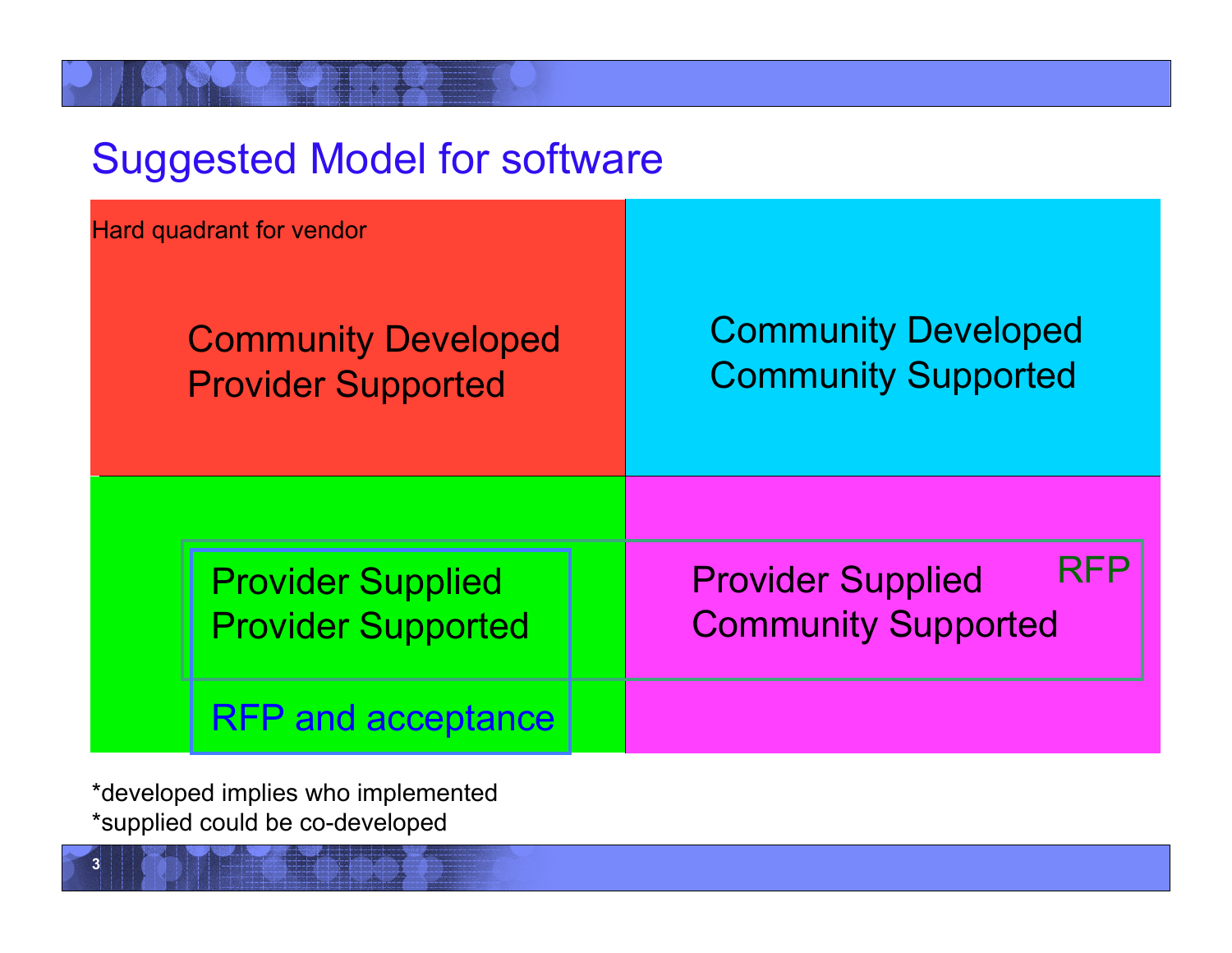## Mapping Components to Quadrants (work in progress)

- **Operating systems** 
	- **Could be co-developed (e.g., Linux)**
- **Runtime Systems I/O systems**
- 
- **Systems Management** 
	- **Low-level (RAS, power control, boot) vendor developed**
	- **Higher-level resource management, security, performance co-developed**
- **External Environments Programming Models**
- - **Industry Standard (OpenMP, MPI, COF)**
	- **Other (UPC, ARMCI)**
- **Frameworks Compilers**
- - **Different models work**
- **Numerical Libraries** 
	- **Different models work**
- **Debugging tools** 
	- **Different models work**
- 
- **Application Element: Algorithms Application Support: Data Analysis and Visualization**
- **Application Support: Scientific Data Management Resilience Power Management**
- 
- 
- **Performance Optimization Programmability**
- 

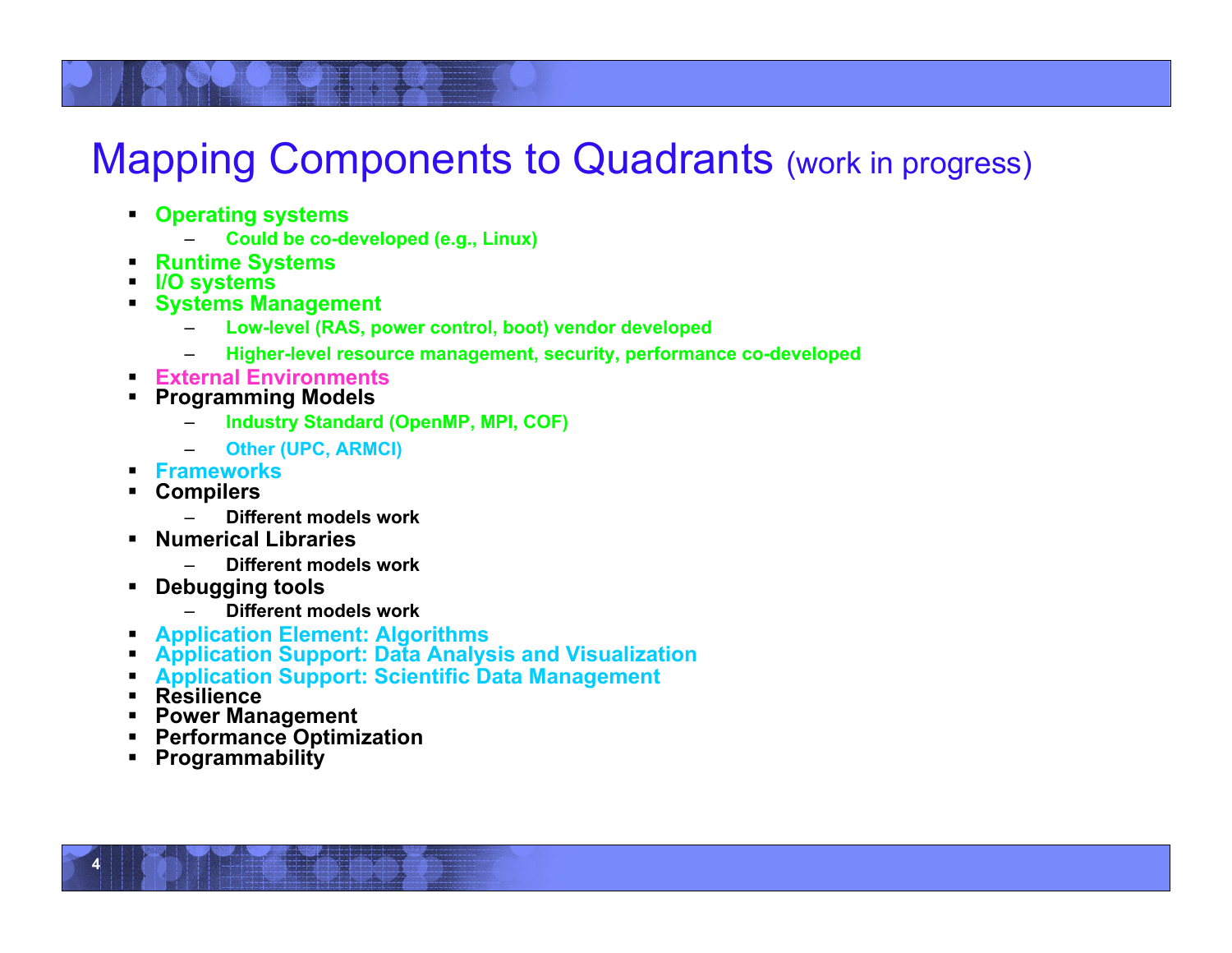- **Community should produce methodology for categorizing software components into which development and which support model they will fit** 
	- **Current breakdown will need refinement but can be used as starting point**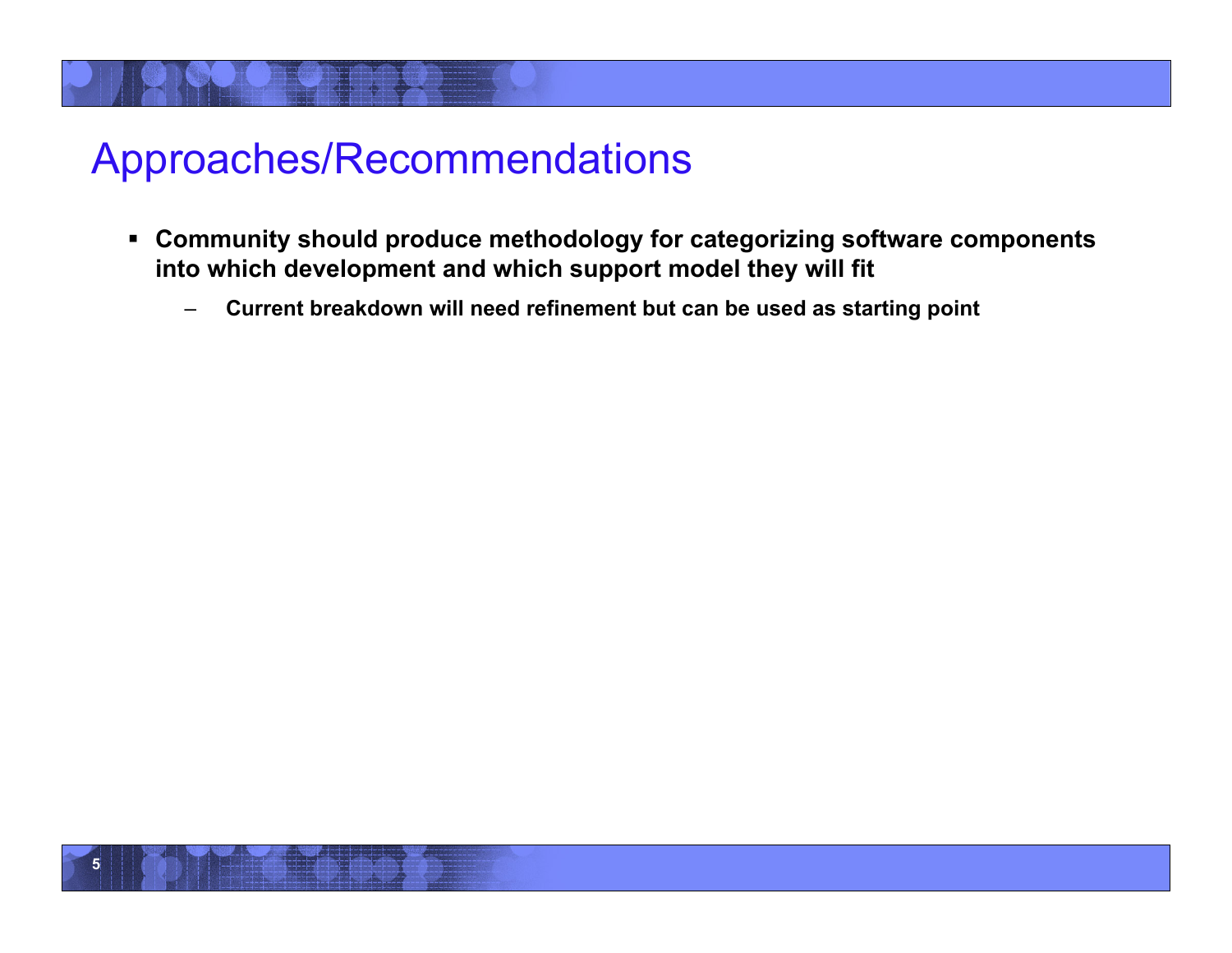# Requirements"

- **Community)wants)**
	- $-$  Does not want to be limited to fully proprietary solution
	- $-$  Flexibility to replace components of stack
	- **Open)API)**
	- **Leverage)Government)investment)**
	- **Protect)Government)investment)**
	- $-$  Applications to have common environment
	- $-$  Scientists need to know how their devices work for reproducibility
- **Provider)**
	- $-$  Not be held responsible for components that do not have control over
	- $-$  Protect other provider proprietary information (low-level system design)
- **Facility)**
	- **Level)of)quality)**
	- **Best)value**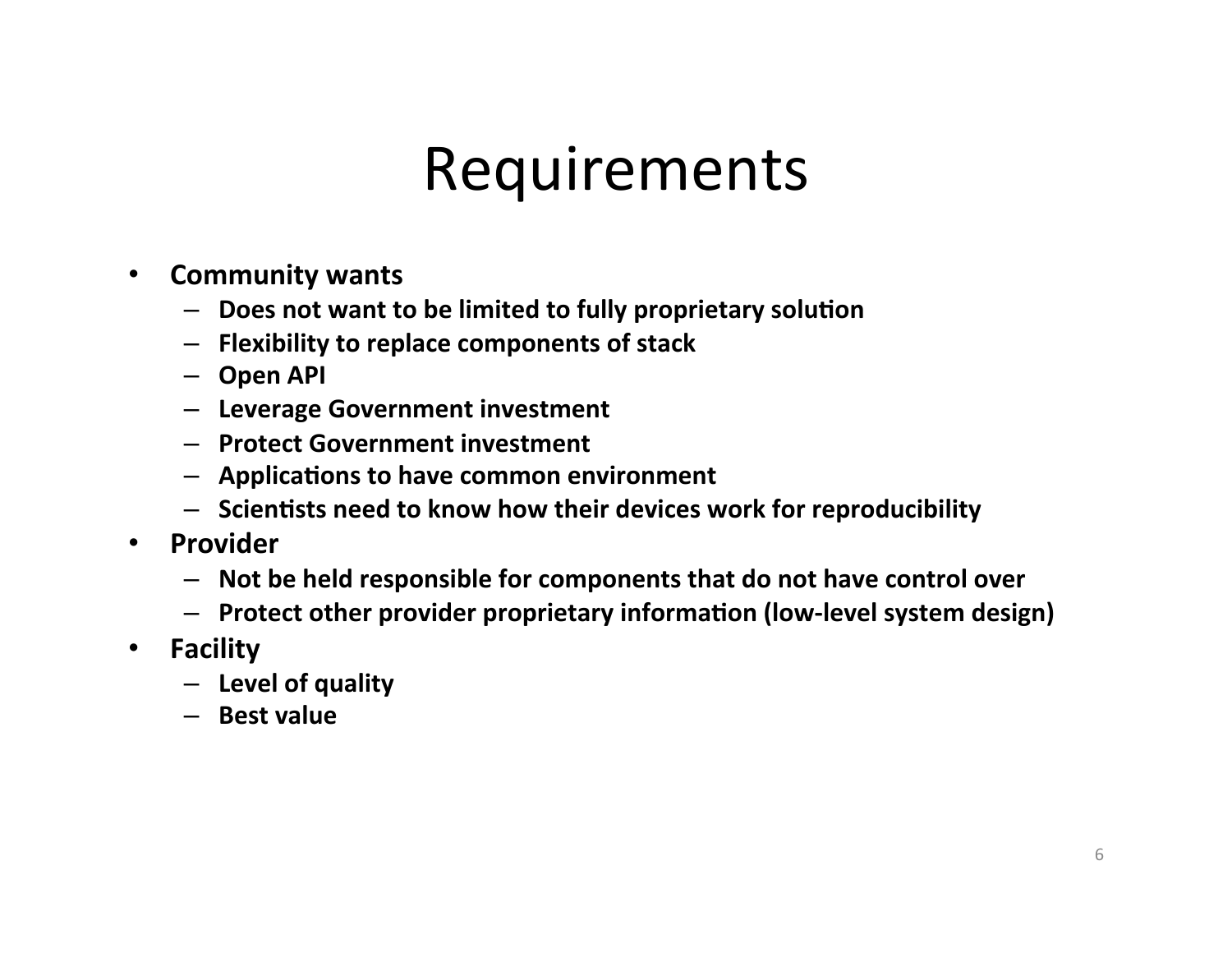# Methods"

- **Open Source** all software is buildable source full right to change and use
- **Open Source with formal support** all software is buildable source with a formal (paid) arrangement for support  $-$  e.g. Lustre
- **Open Software** all APIs are published and supported
- **Collaborative Development** joint ownership and responsibility with a formal agreement  $-$  e.g. HPSS Collaboration
- **Co-development** ad hoc arrangements for joint efforts e.g. **MPICH**
- **Proprietary Development** funded or unfunded development where the provide retains IP
- **Proprietary Development with escrow** funded or unfunded development where the provide retains IP but formally promises to release all SW without restriction if they leave the business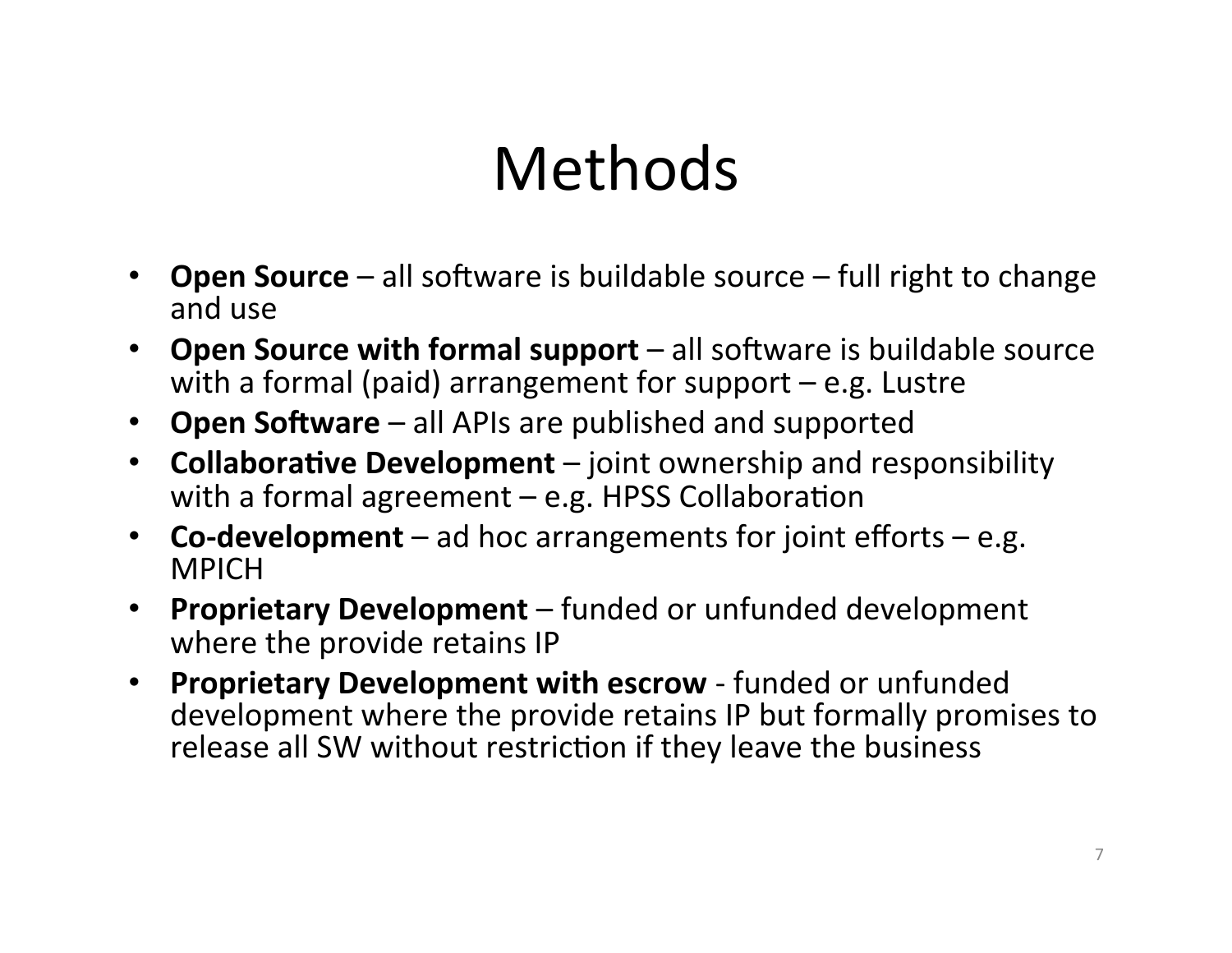| <b>Requirement</b>                                                           | Open<br><b>Source</b>     | Open<br><b>Source</b><br>with<br>formal<br>support | Open<br><b>Software</b> | <b>Collaborative</b><br><b>Development</b> | $Co-$<br><b>Development</b> | <b>Proprietary</b><br><b>Developmen</b><br>t | <b>Proprietary</b><br><b>Development</b><br>with Escrow |
|------------------------------------------------------------------------------|---------------------------|----------------------------------------------------|-------------------------|--------------------------------------------|-----------------------------|----------------------------------------------|---------------------------------------------------------|
| <b>Community</b>                                                             |                           |                                                    |                         |                                            |                             |                                              |                                                         |
| Does not want to be limited to a<br>fully proprietary solution               | $\boldsymbol{\mathsf{X}}$ | $\mathsf{X}$                                       | $\mathsf{X}$            | $\mathsf{X}$                               | ?                           |                                              |                                                         |
| Flexibility to replace components<br>of the stack                            | $\mathsf{X}$              | $\mathsf{X}$                                       | $\mathsf{X}$            | $\boldsymbol{X}$                           | ?                           |                                              |                                                         |
| Open API                                                                     | $\mathsf{X}$              | $\mathsf{X}$                                       | $\mathsf{X}$            | $\mathsf{X}$                               | $\mathsf{X}$                |                                              |                                                         |
| Leverage Government investment                                               | $\boldsymbol{X}$          | $\pmb{\mathsf{X}}$                                 |                         | $\mathsf{X}$                               | $\pmb{\mathsf{X}}$          | $\mathsf{X}$                                 |                                                         |
| <b>Protect Government investment</b>                                         | $\boldsymbol{\mathsf{X}}$ | $\boldsymbol{\mathsf{X}}$                          |                         | $\boldsymbol{\mathsf{X}}$                  | $\boldsymbol{\mathsf{X}}$   | $\boldsymbol{\mathsf{X}}$                    | $\mathsf{X}$                                            |
| Applications have common<br>environment                                      | $\boldsymbol{X}$          | $\pmb{\mathsf{X}}$                                 | $\mathsf{X}$            | $\mathsf{X}$                               | $\mathsf{X}$                | ?                                            | ?                                                       |
| Scientists need to how their<br>devices work for reproducibility             | $\mathsf{X}$              | $\mathsf{X}$                                       |                         | $\mathsf{X}$                               | $\overline{?}$              | ?                                            | ?                                                       |
| <b>Provider</b>                                                              |                           |                                                    |                         |                                            |                             |                                              |                                                         |
| Not held responsible for<br>components that they do not have<br>control over |                           | $\mathsf{X}$                                       | $\mathsf{X}$            | $\mathsf{X}$                               |                             | $\boldsymbol{\mathsf{X}}$                    | $\mathsf{X}$                                            |
| Protect other provider proprietary<br>information                            |                           |                                                    |                         | $\boldsymbol{\mathsf{X}}$                  |                             | $\boldsymbol{X}$                             | $\pmb{\mathsf{X}}$                                      |
| <b>Facility</b>                                                              |                           |                                                    |                         |                                            |                             |                                              |                                                         |
| Level of Quality                                                             |                           | $\pmb{\mathsf{X}}$                                 |                         | $\mathsf{X}$                               | $\mathsf{X}$                | $\boldsymbol{X}$                             | X                                                       |
| <b>Best Value</b>                                                            |                           | $\pmb{\mathsf{X}}$                                 |                         | $\pmb{\mathsf{X}}$                         | $\pmb{\mathsf{X}}$          | $\boldsymbol{\mathsf{X}}$                    | X                                                       |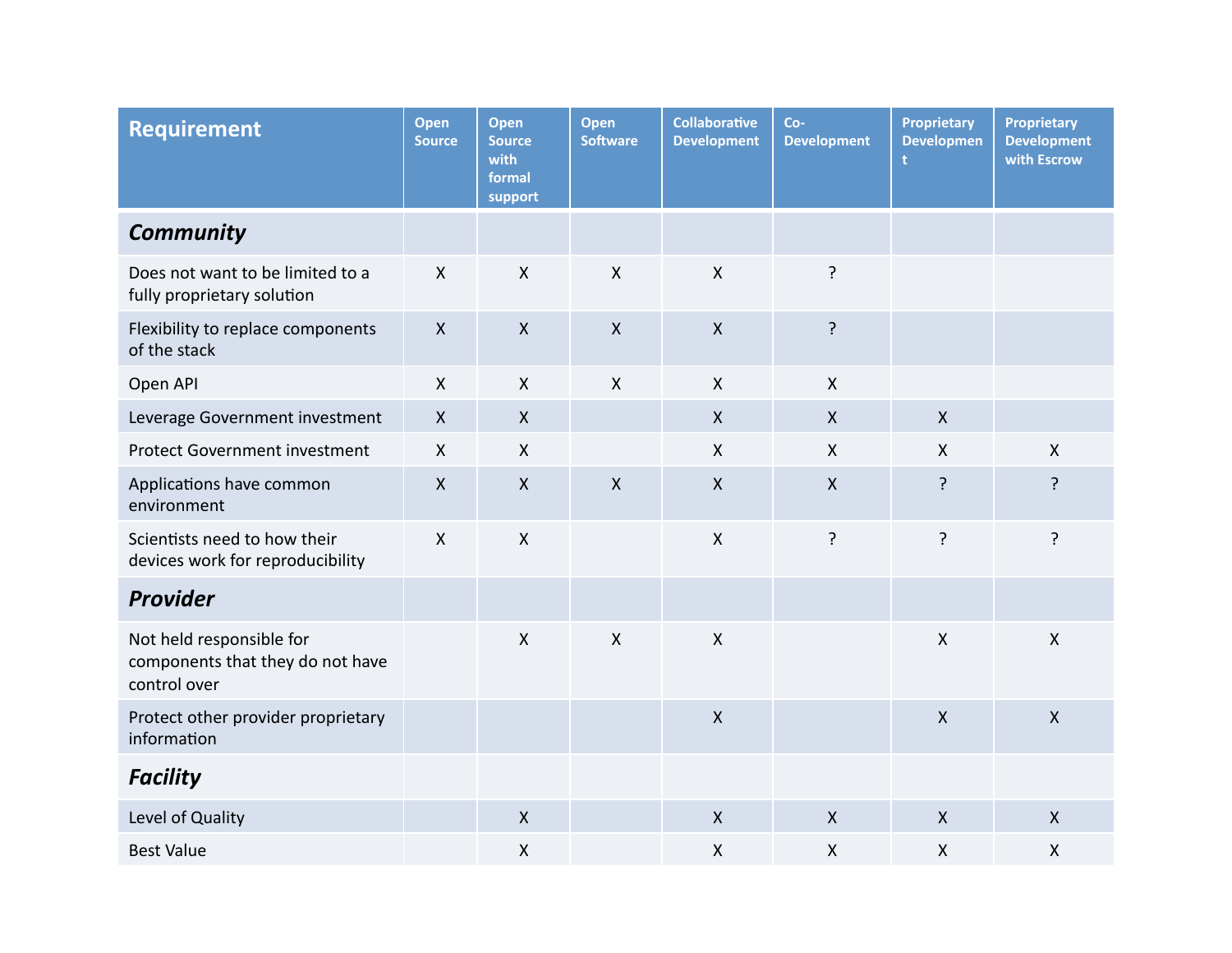# **Summary**

- Co-Development (joint ownership and responsibility with a formal agreement) meets all requirements
- Open source with formal (paid) support agreements meet all but one requirement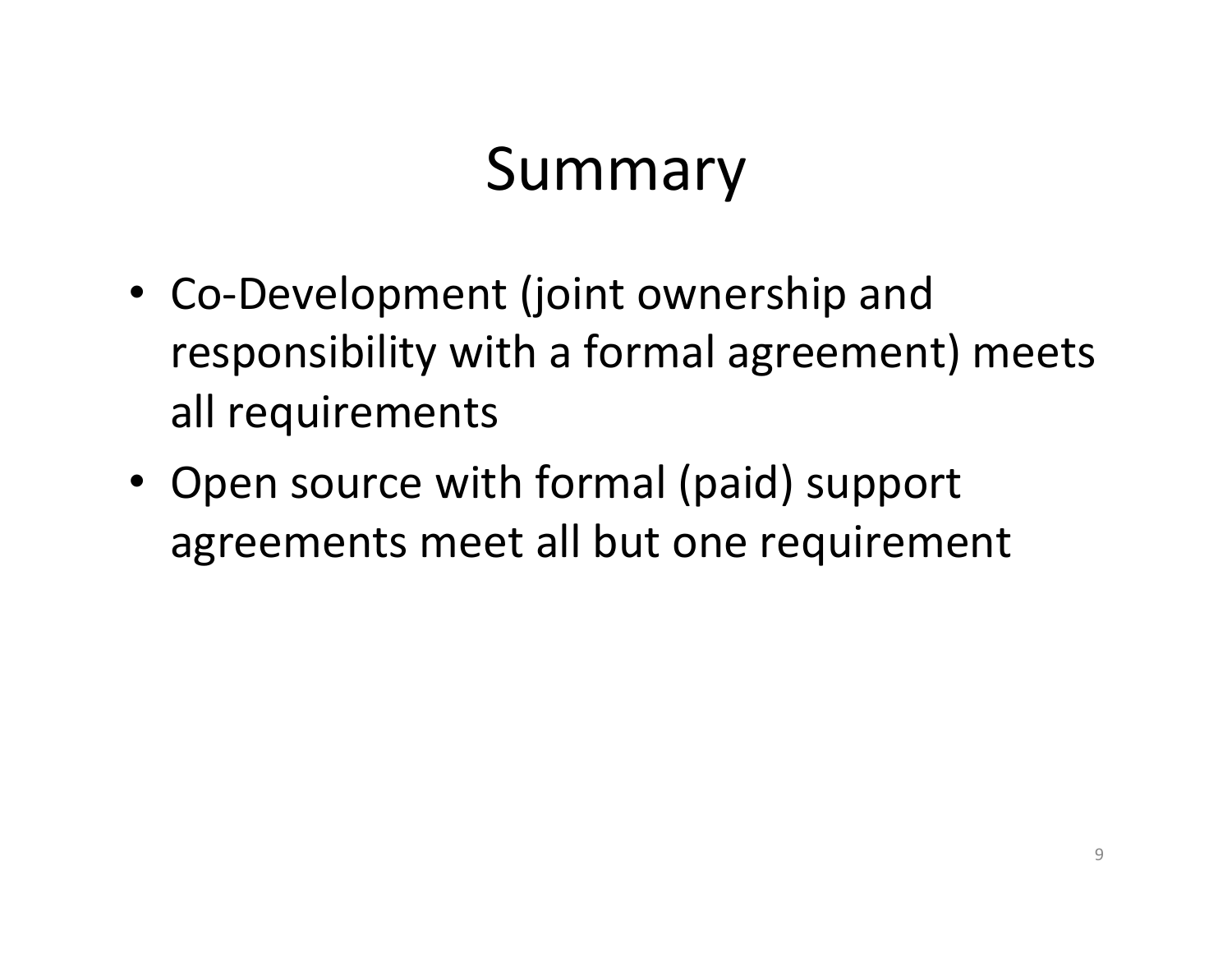## **Requirements**

- **Rather than assume open source or other define what the requirements are** 
	- **Community developed does not need to be open source**
- **Might be different at different levels** 
	- **Closer to applications** 
		- •**Makes sense to be more towards open source**
		- •**Should be applicable across architectures**
	- **Closer to hardware** 
		- •**Can make sense to be less fully open source**
		- •**Provider may pay for this**
- **Earlier in timeline focusing on wider community need program models** 
	- **Allow early investigation**
	- **Later in timeline then vendor-specific implementation** 
		- •**funding could potentially used for non open source intiative**
- **Example out in community about mixed development model** 
	- **HPSS not open source, but community has access**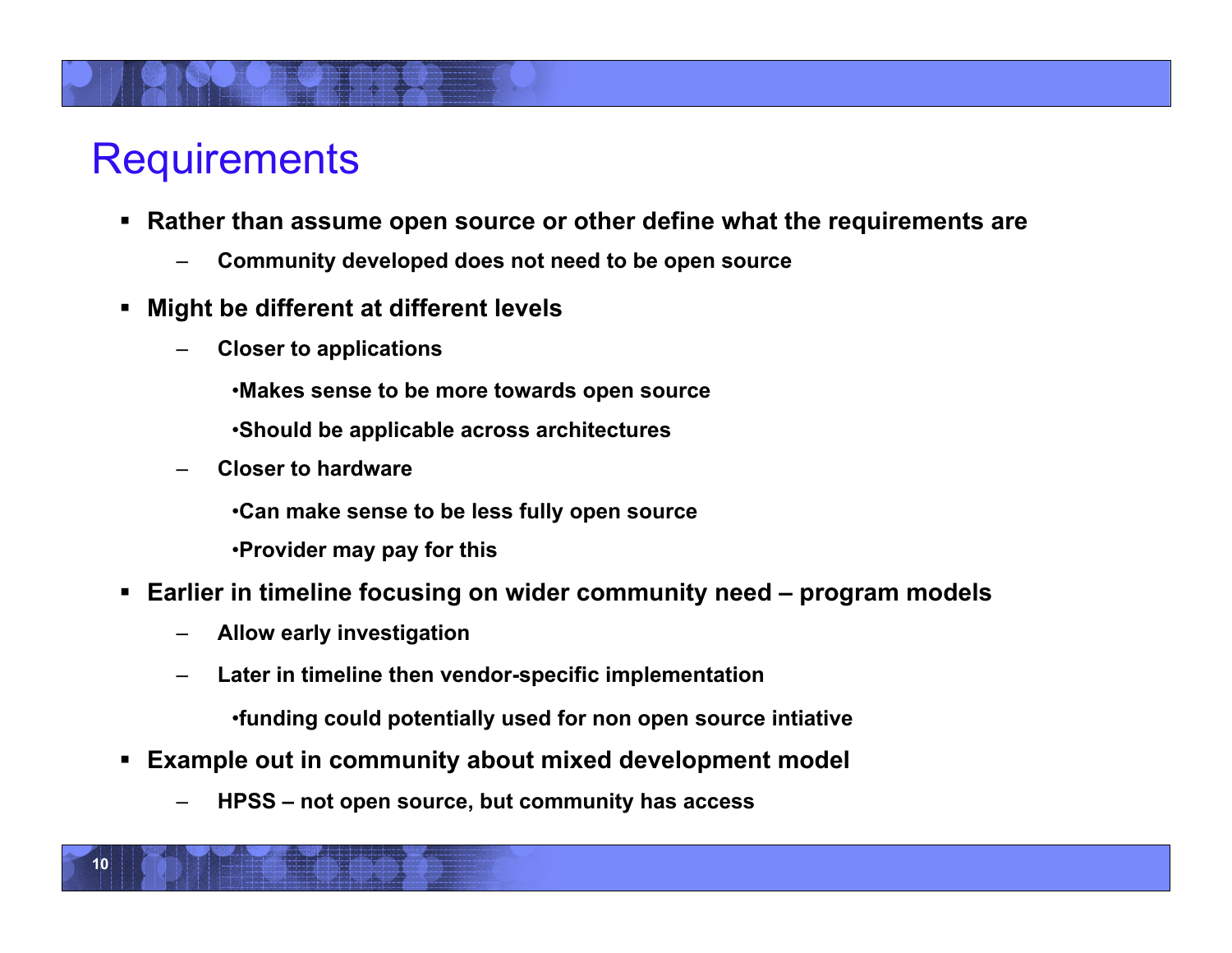- **Linux is often cited example** 
	- **Linux was mature in existence for more than 10 years before considered**
	- **MPICH is another example**
- **Model is that open source should become proved and mature and then considered for inclusion into product** 
	- **Difficult to commit in advance**

- **Have a solution that leverages commercial software investments** 
	- **Better sustainability**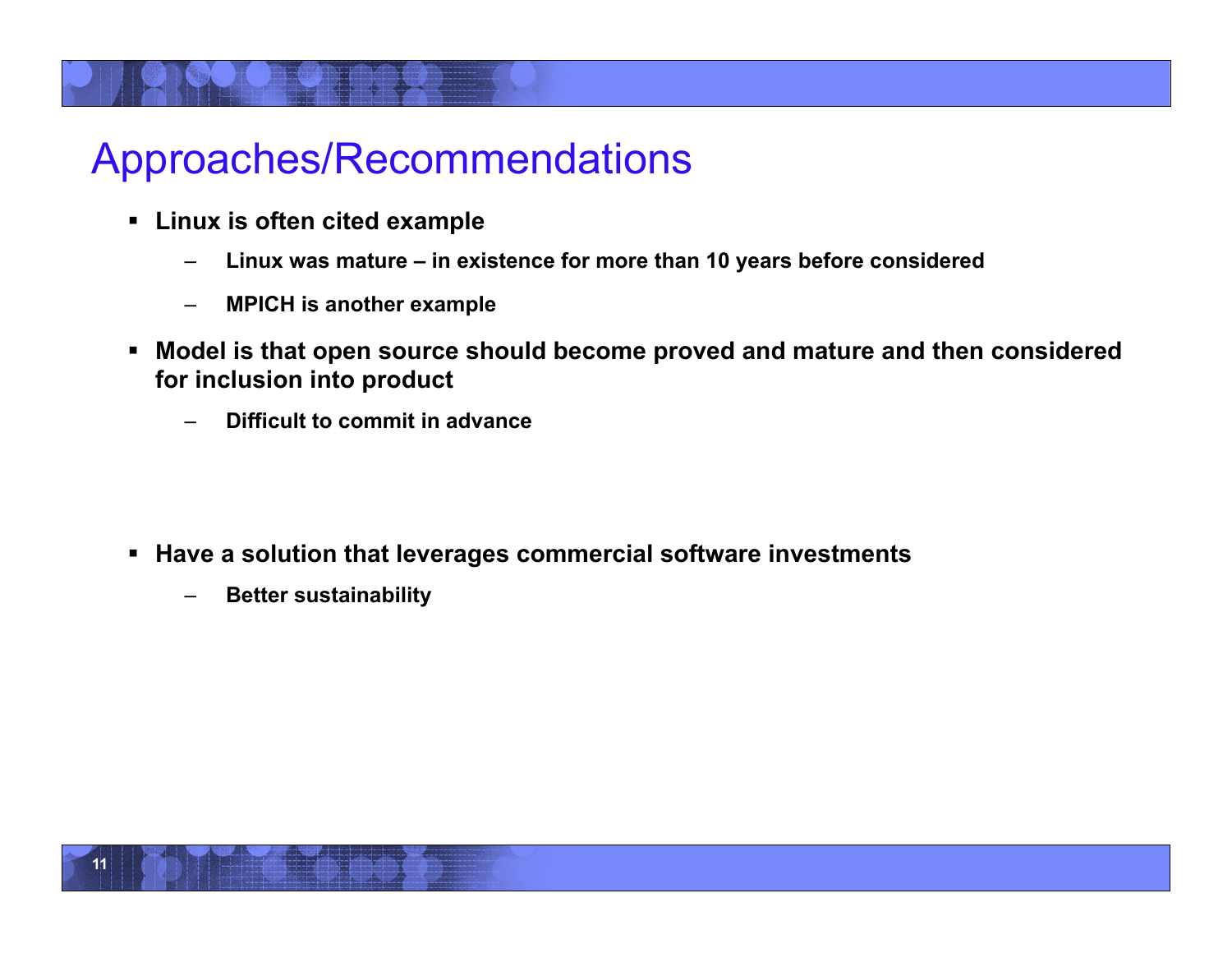- **Open Source** 
	- **Is it required from funding agency perspective**

•**Some components could be proprietary** 

**Funding agency concern: need to be known up front** 

•**Scientists want to know details of equipment used to produce science** 

•**Two axes** 

**Level of software component** 

**Higher level should be open** 

**Some lower levels may be closed** 

**Timeline before machine release versus after machine released** 

- **Common APIs are desired**
- **Lowest levels may make sense to be funded out of the hardware/architecture funding**
- **Licenses** 
	- **Open source license should be vendor friendly**

•**Track pedigree of code – contributor agreement** 

•**Gate keepers for individual components** 

•**License non-viral** 

**If incorporated into product need to be able to charge for product**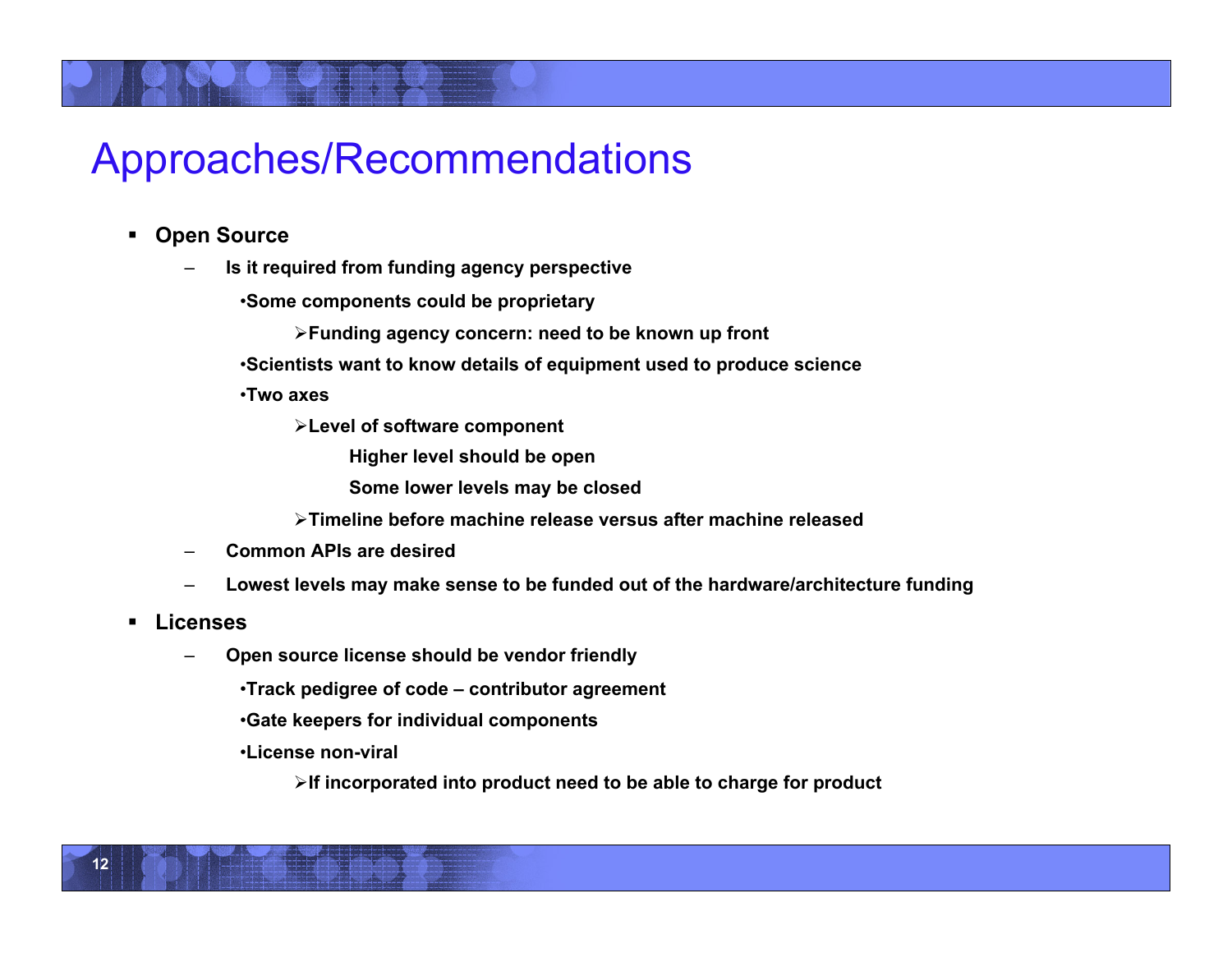**IP** 

- **Money provided by funding agencies for software efforts does not result in particular vendor owning**
- **Affected by which funding agency provides resource**

•**Ministry of Science mission different than Ministry of Economic Affairs** 

- **Exceptions are okay but should be identified early in the process**
- **Recommendation is to work early on draft IP agreements**

**IESP produce framework and take back to each country, region, agency, etc.** 

**Produce draft for bulk of terms or agreement** 

- **Co-Design** 
	- **Recommendation software roadmap needs to identify key application characteristics**

•**Computational science should form bridge between science and computer science to help provide classes of applications and identify a small set of characteristics for each class** 

– **Support for rich simulation environment**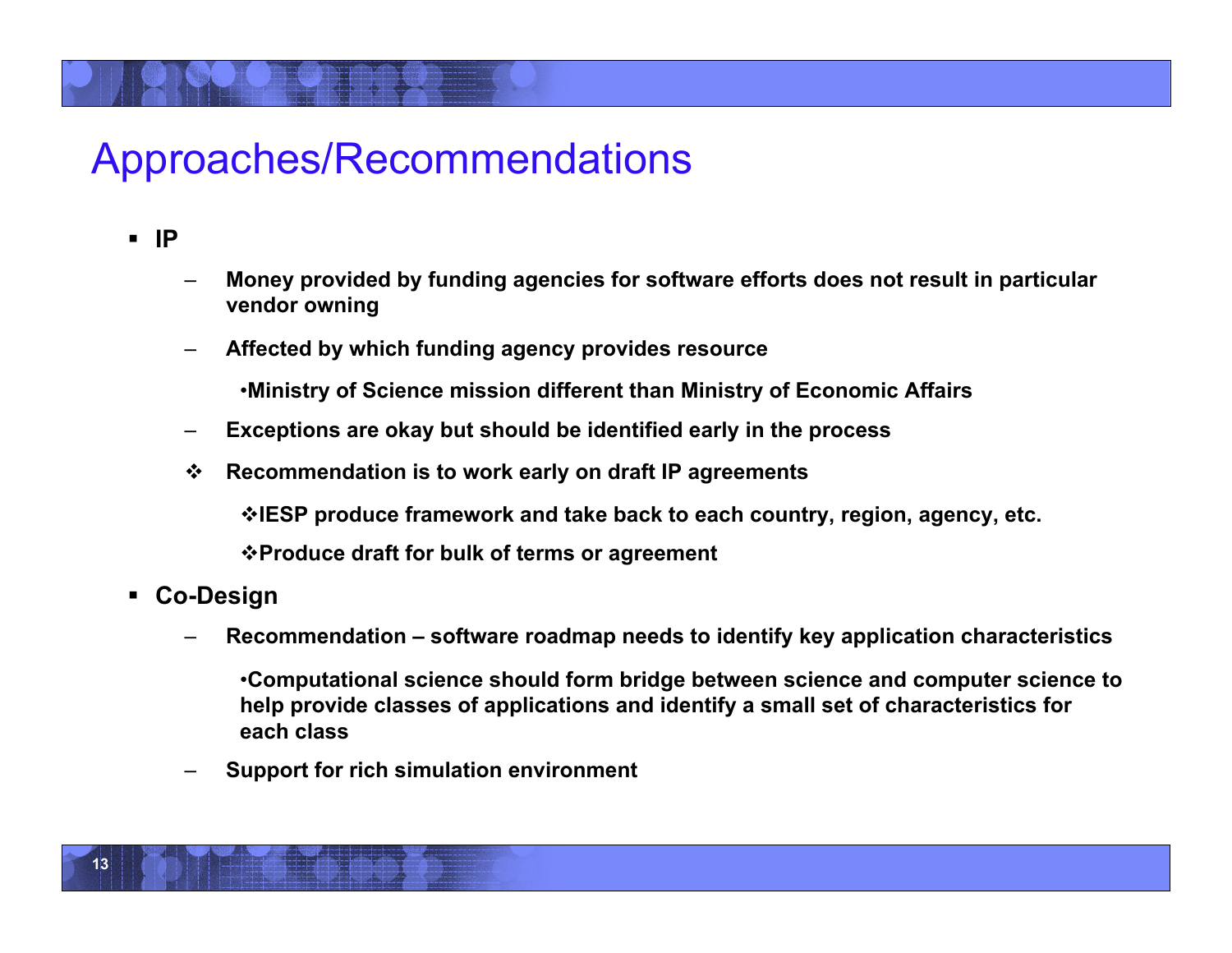- **Software life cycle software roadmap / Governance model** 
	- **Front end development** 
		- •**Need to points at which code comes together for test and integration**
	- **Back end post deployment** 
		- •**Who is responsible, where does funding come from, on-going maintenance and support**
		- •**Needs to have access to reference platform to test on**
		- •**Need to have coordination between components**
	- **Good rule of thumb for support** 
		- •**1 Person researching and developing : 1 person testing, maintenance, and support**
	- **Interlocking milestone between community, facility, and vendor** 
		- •**Define what happens when milestones slip**
		- •**Ensure adequate timeline for upfront research and exploration** 
			- **Example: LSST large synoptic survey telescope data pushed through software pipeline periodically to indicate progress**
	- **Should identify timeline of research phase** 
		- •**When each different components need to move from research to implementation**
		- •**Software roadmap team needs to define timeline**
	- **Need intermediate trial points 10PF, 100PF, etc, that software stack runs on and can be tried by community (also should run on TFLOP desk side machines)**
	- **Need to identify open source phasing**

**14** 

•**Default could be open and vendors indicate which areas would be challenging**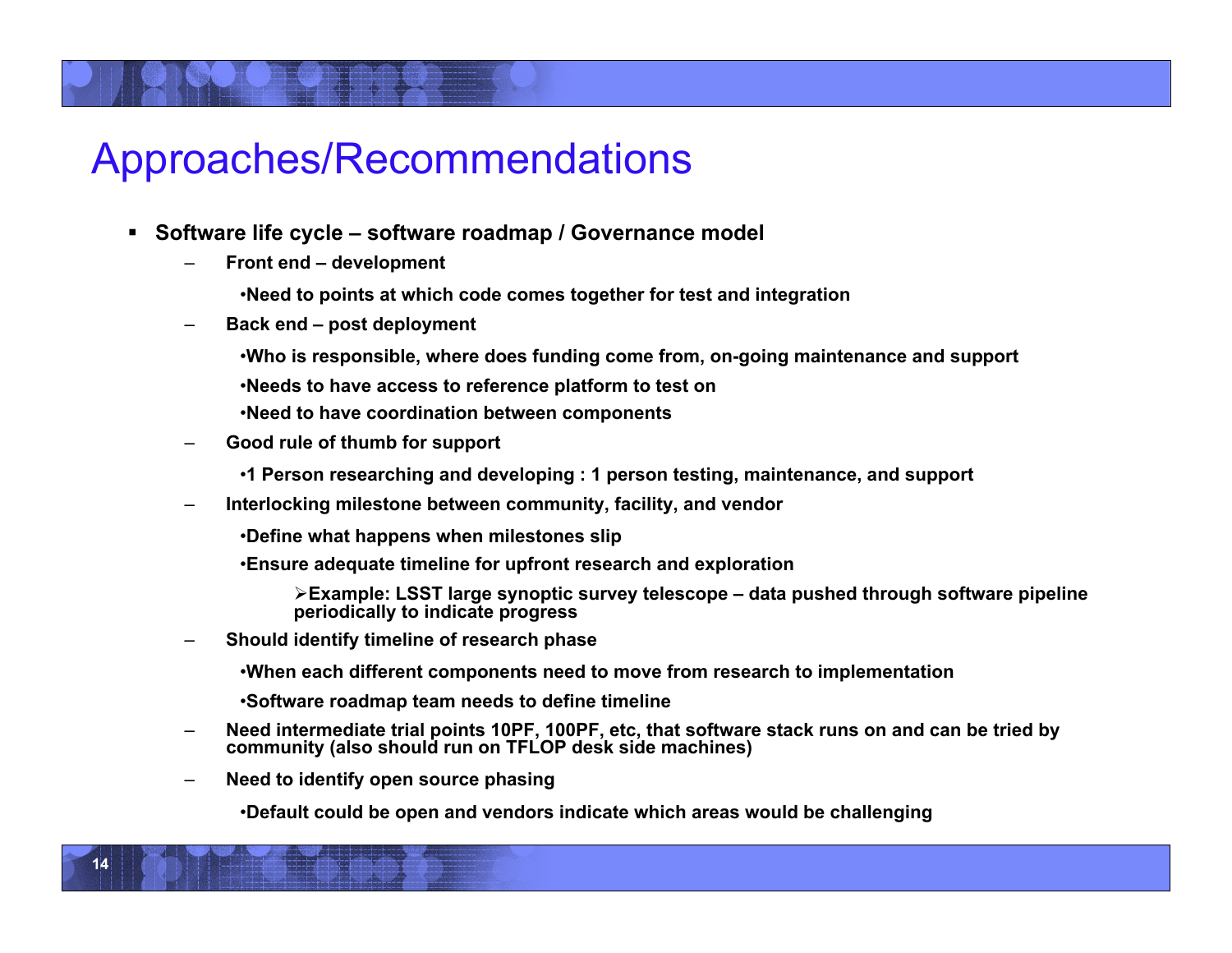## Summary Recommendations

- **Community should produce methodology for categorizing software components into which development and which support model they will fit** 
	- **Produce initial breakdown in time for input to Roadmap committee**
	- **Current breakdown will need refinement but can be used as starting point**
- **Use interlocking (between vendor, community, facility) in time milestones** 
	- **Co-Development (joint ownership and responsibility with a formal agreement) meets all requirements**
- **Produce model that allows for components to become mature before inclusion**
- **Co-design: software roadmap needs to identify key application characteristics**
- **Funding agencies should apply resources to integration, maintenance, support** 
	- **Rule of thumb: 1 Person researching and developing to 1 person testing, maintenance, and support**
- **Open source license should be vendor friendly**
- **Work early on draft IP agreements**
- **Roadmap committee needs to produce software roadmap by September 2010 (covered in funding agency section)**